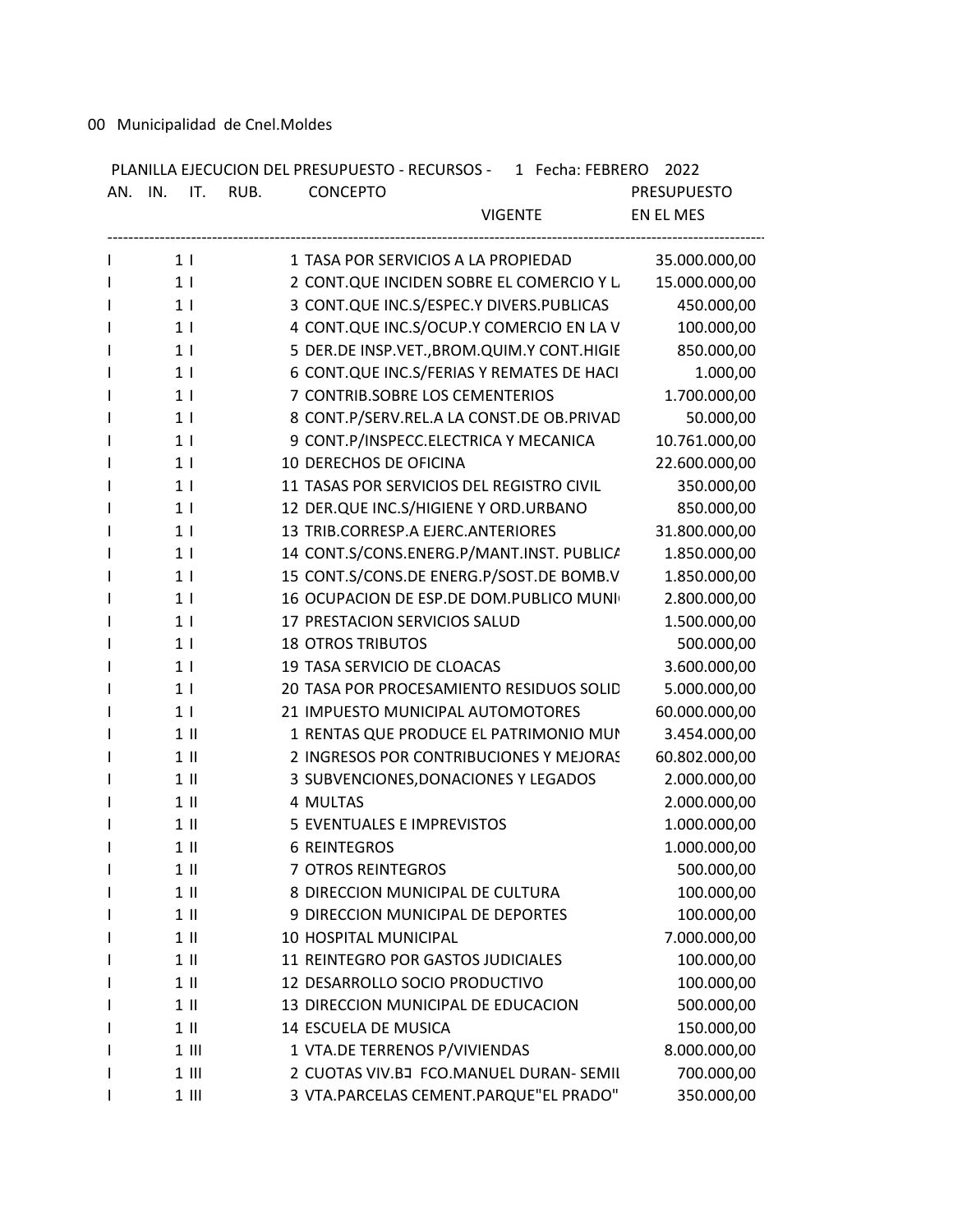|                            | $1$ III         | 4 APORTES MUNICIPALES                     | 2.000.000,00   |
|----------------------------|-----------------|-------------------------------------------|----------------|
| ı                          | $1$ III         | 5 APORTES DEL GOB.PCIAL.O NACIONAL        | 4.000.000,00   |
| I                          | $1$ III         | 6 RECUPERO APORTES TRANS.A VIV.PLAN AHO   | 100.000,00     |
| ı                          | 2 <sub>1</sub>  | 2 TASA RETRIBUTIVA DE SERVICIOS           | 1.000,00       |
|                            | 21              | 3 COPARTICIPACION IMPOSITIVA ALO 2022     | 311.000.000,00 |
| I                          | 21              | 4 COPARTIC.IMPOSITIVA ALOS ANTERIORES     | 15.000.000,00  |
| ı                          | 21              | 5 FOFINDES CONV.DESCENT.LEY 7850          | 63.000.000,00  |
|                            | $2 \parallel$   | 1 APORTES P/EJECUCION DE OB.EN COPARTICII |                |
| ı                          | $2$ II          | 2 SUBVENCIONES Y SUBSIDIOS PROV. Y NAC.   | 17.000.000,00  |
| I                          | $2$ III         | 2 MINISTERIO DE DESARROLLO SOCIAL         | 18.560.000,00  |
| ı                          | $2$ III         | 3 CONVENIO CON D.P.V.-                    | 800.000,00     |
| Ш                          | 1 <sub>1</sub>  | 2 BANCO PCIA.CORDOBA - OTROS CREDITOS     | 13.500.000,00  |
| Ш                          | 1 <sub>1</sub>  | 3 BANCO DE LA NACION ARGENTINA            | 10.000.000,00  |
| Ш                          | $1$ II          | 2 DEL GOBIERNO PROVINCIAL Y NACIONAL      | 78.276.000,00  |
| Ш                          | $2 \parallel$   | 1 ADJUDICATARIOS PLANES DE VIVIENDAS      | 500.000,00     |
| Ш                          | 31              | 1 CARNETS                                 | 3.200.000,00   |
| Ш                          | 3 <sub>1</sub>  | <b>2 OTRAS VENTAS</b>                     | 500.000,00     |
| Ш                          | 3 <sub>1</sub>  | 3 MEDIOS DE TRANSPORTE, VEHIC., ETC.      | 2.000.000,00   |
| $\ensuremath{\mathsf{II}}$ | 3 <sub>II</sub> | 1 TERRENOS                                | 25.000.000,00  |
| Ш                          | 4 II            | 1 BANCOS                                  | 30.999.446,00  |
| $\mathsf{III}$             | 1 <sup>1</sup>  | 1 GARANTIA DE LICITACIONES                | 1.000,00       |
| $\mathsf{III}$             | $1$ II          | 1 RETENCION 18 % APORTE PERSONAL          | 36.000.000,00  |
| $\mathbf{III}$             | $1$ II          | 2 RETENCION PERSONAL APROSS               | 12.000.000,00  |
| $\mathbf{III}$             | $1$ II          | 3 RETENCION PERSONAL SEGURO DE VIDA       | 600.000,00     |
| $\mathsf{III}$             | $1$ II          | <b>4 OTRAS RETENCIONES</b>                | 18.801.000,00  |

**TOTALES** 

AP Municipalidad de Cnel.Moldes

| PLANILLA EJECUCION DEL PRESUPUESTO - EGRESOS -<br>2 Fecha: FEBRERO<br>2022<br>PRES GAS DISPONIB |                |                                           |                |  |  |  |
|-------------------------------------------------------------------------------------------------|----------------|-------------------------------------------|----------------|--|--|--|
| AN.                                                                                             | PP. IT.<br>IN. | <b>CONCEPTO</b>                           | <b>VIGENTE</b> |  |  |  |
|                                                                                                 | 1 <sup>1</sup> | 1 AUTORIDADES SUPERIORES Y PERS.PERMANE   | 240.588.394,00 |  |  |  |
|                                                                                                 | 1 <sup>1</sup> | 2 PERSONAL TEMPORARIO                     | 57.645.000,00  |  |  |  |
|                                                                                                 | 1 <sup>1</sup> | 3 SALARIO FAMILIAR                        | 10.000.000,00  |  |  |  |
|                                                                                                 | 1 <sup>1</sup> | 5 CREDITO ADICIONAL P/REFUERZO DE PARTID  | 10.422.192,00  |  |  |  |
|                                                                                                 | $1 \parallel$  | 1 COMBUSTIBLES Y LUBRICANTES              | 20.000.000,00  |  |  |  |
|                                                                                                 | $1$ II         | 2 ADQUISICI IN DE REPUESTOS EN GENERAL    | 8.000.000,00   |  |  |  |
|                                                                                                 | $1 \parallel$  | 3 UTILES, LIBROS, IMPRESOS Y PAPELER. A   | 1.500.000,00   |  |  |  |
|                                                                                                 | $1 \parallel$  | 4 ELEMENTOS DE LIMPIEZA Y CAFETER. A      | 1.300.000,00   |  |  |  |
|                                                                                                 | $1 \parallel$  | 5 MATERIALES PARA CONSERVACI N            | 8.500.000,00   |  |  |  |
|                                                                                                 | $1$ II         | 6 ADQUISICI IN DE CUBIERTAS Y CEMARAS     | 3.500.000,00   |  |  |  |
|                                                                                                 | $1 \parallel$  | 7 ADQUISICI IN DE MATERIALES DE CONSTRUCI | 210.000,00     |  |  |  |

947.306.446,00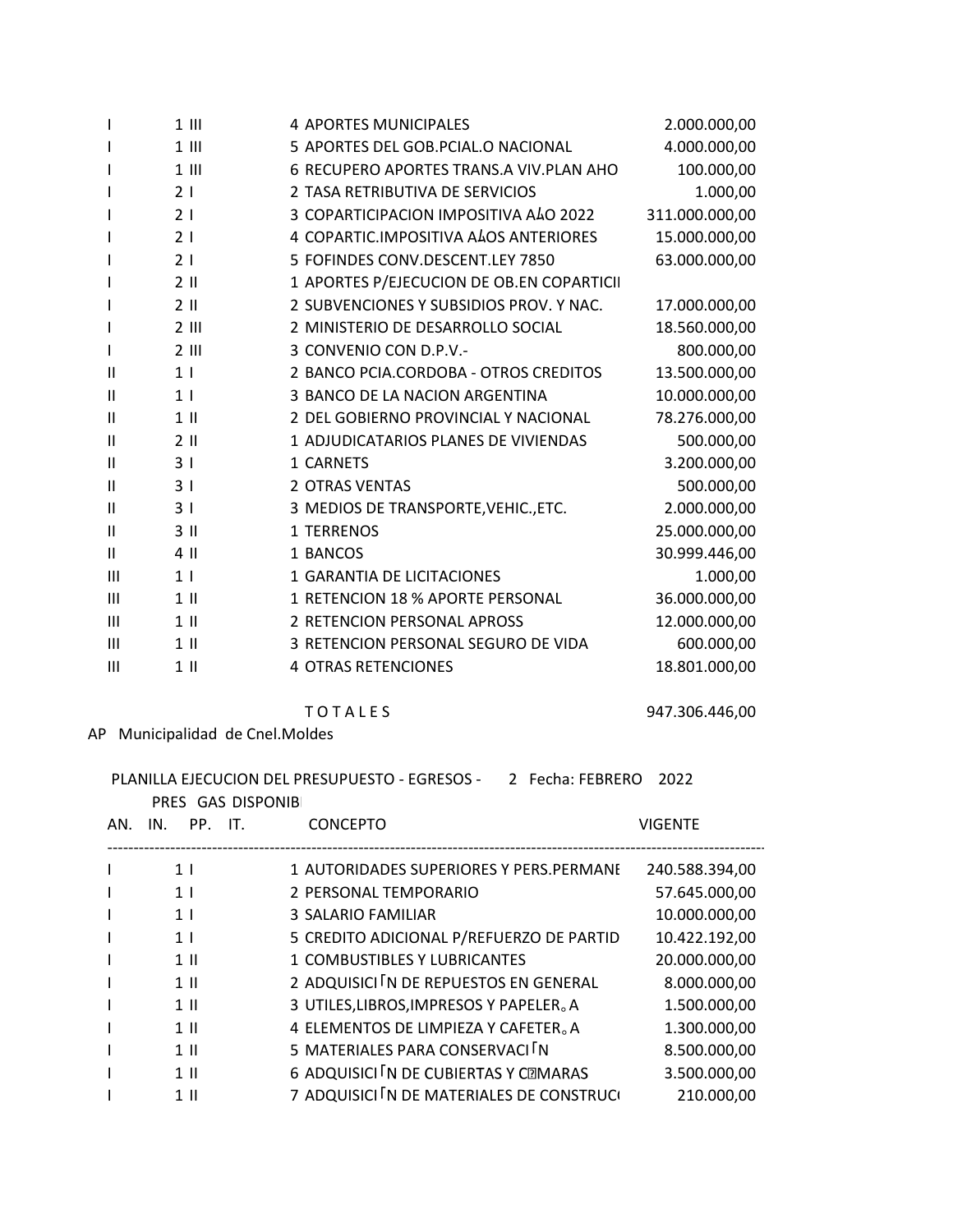| $\mathbf{I}$ | $1$ II          | 8 ADQUIS.DE MAT.Y PRODUCTOS FARM.Y VETE              | 110.000,00     |
|--------------|-----------------|------------------------------------------------------|----------------|
| $\mathbf{I}$ | $1$ II          | 9 RACIONAMIENTOS Y ALIMENTOS                         | 450.000,00     |
| $\mathbf{I}$ | $1$ II          | 10 OTROS                                             | 130.000,00     |
| $\mathbf{I}$ | $1$ II          | 11 INDUMENTARIA AL PERSONAL                          | 1.200.000,00   |
| $\mathbf{I}$ | $1$ II          | 12 DEUDAS BIENES DE CONSUMO EJERC.ANTERI             | 850.000,00     |
| $\mathbf{I}$ | $1$ II          | 13 CREDITO ADICIONAL PARA REF.DE PARTIDAS            | 6.500.000,00   |
| J.           | $1$ II          | 17 INSUMOS HOSPITAL                                  | 13.000.000,00  |
| $\mathbf{I}$ | $1$ II          | 18 BIENES DE CONSUMO VARIOS                          | 36.000,00      |
| I            | $1$ III         | 1 ELECT., GAS Y AGUA CTE. EN DEPEND. MUNICI          | 3.800.000,00   |
| J.           | $1$ III         | 2 PASAJES, FLETES Y ACARREOS                         | 2.100.000,00   |
| $\mathbf{I}$ | $1$ III         | 3 COMUNICACIONES TELEF NICAS, TELEG. Y PC            | 1.300.000,00   |
| $\mathsf{l}$ | $1$ III         | 4 PUBLICACIONES, PROPAGANDA Y AMPLIFICA              | 4.200.000,00   |
| $\mathbf{I}$ | $1$ III         | 5 COMISIONES Y SEGUROS DE VEH <sub>o</sub> CULOS Y M | 2.250.000,00   |
| J.           | $1$ III         | <b>6 ALQUILERES VARIOS</b>                           | 2.200.000,00   |
| $\mathbf{I}$ | $1$ III         | 7 GASTOS JUDICIALES E INDEMNIZACIONES                | 185.000,00     |
| $\mathbf{I}$ | $1$ III         | 8 VITTICOS Y MOVILIDAD                               | 450.000,00     |
| $\mathbf{I}$ | $1$ III         | 9 ESTUDIOS, INVESTIG. Y ASISTENCIA T燭NICA            | 1.250.000,00   |
| I            | $1$ III         | 10 GASTOS DE IMPRENTA Y REPRODUCCI IN                | 950.000,00     |
| J.           | $1$ III         | 11 CONSERVACIONES Y REPARACIONES                     | 9.500.000,00   |
| $\mathbf{I}$ | $1$ III         | 12 SERV.PJ BLICOS EJECUTADOS POR TERCEROS            | 25.000.000,00  |
| I.           | $1$ III         | 13 ALUMBRADO PUBLICO                                 | 1.800.000,00   |
| J.           | $1$ III         | 14 PREMIOS, ADHESIONES Y OTROS SIMILARES             | 280.000,00     |
| J.           | $1$ III         | 15 HOMENAJES Y CORTES <sub>o</sub> A                 | 230.000,00     |
| J.           | $1$ III         | <b>16 OTROS SERVICIOS</b>                            | 7.800.000,00   |
| $\mathbf{I}$ | $1$ III         | 17 DEUDAS POR SERVICIOS DE EJERC. ANTERIOR           | 1.100.000,00   |
| J.           | $1$ III         | 18 HONORARIOS PROFESIONALES                          | 25.000.000,00  |
| $\mathbf{I}$ | $1$ III         | 19 PROGRAMA MUNICIPAL DE EMPLEO                      | 1.250.000,00   |
| J.           | $1$ III         | 21 CREDITO ADICIONAL P/REFUERZO DE PARTID            | 11.500.000,00  |
| J.           | $1$ III         | 22 SEGURO RESPONSABILIDAD CIVIL                      | 1.600.000,00   |
| $\mathbf{I}$ | $1$ III         | 23 FESTEJOS Y ACTUACIONES                            | 720.000,00     |
| $\mathbf{I}$ | $1$ III         | 24 PROCESAMIENTO RESIDUOS SEIDO URBANO               | 5.000.000,00   |
| J.           | $1$ III         | <b>25 SERVICIOS EN CEMENTERIOS</b>                   | 70.000,00      |
| $\mathbf{I}$ | $1$ III         | 26 GASTOS Y COMIS BCARIAS Y DE ENTES DE CO           | 1.200.000,00   |
| $\mathbf{I}$ | 2 <sub>IV</sub> | 2 CON ORGANISMOS PROVINCIALES Y NACION,              | 4.000,00       |
| J.           | 3V              | 1 AL SECTOR P iii LICO                               | 122.000,00     |
| $\mathbf{I}$ | 3 V             | 2 AL SECTOR PRIVADO                                  | 111.746.000,00 |
| I            | 3 VI            | 1 AL SECTOR PUBLICO                                  |                |
| $\mathbf{H}$ | $1$ VI          | 1 FONDO PERM.P/FINANCIACION DE PROYECT(              | 1.100.000,00   |
| $\mathbf{H}$ | 1 VII           | 1 MAQUINARIAS Y EQUIPOS                              | 5.000.000,00   |
| Ш            | 1 VII           | 2 MUEBLES Y EQUIPO PARA DEPENDENCIAS MI              | 2.500.000,00   |
| Ш            | 1 VII           | 3 EQUIPOS ELECTR NICOS E INFORMATICA                 | 3.000.000,00   |
| $\mathbf{H}$ | 1 VII           | 4 APARATOS E INSTRUMENTAL                            | 3.500.000,00   |
| Ш            | 1 VII           | 5 COLECC.Y ELEMENTOS P/BIBLIOTECAS Y MUS             | 50.000,00      |
| Ш            | 1 VII           | <b>6 HERRAMIENTAS</b>                                | 700.000,00     |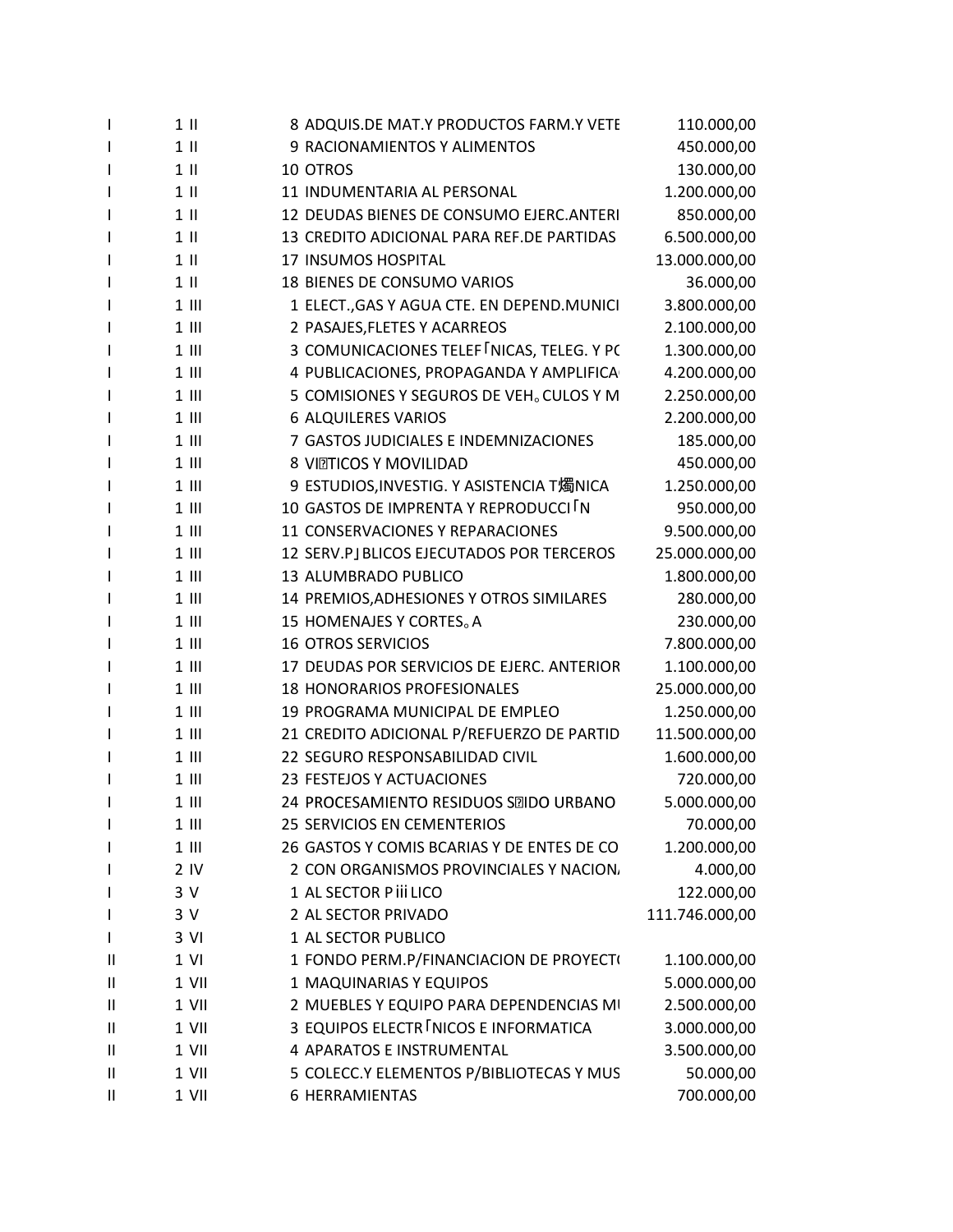| Ш            | 1 VII          | 7 TERRENOS                                | 8.000.000,00   |
|--------------|----------------|-------------------------------------------|----------------|
| Ш            | 1 VII          | 8 MEDIOS DE TRANSPORTE                    | 5.000.000,00   |
| Ш            | 1 VII          | 9 DEUDAS P/ADQ.BIENES DE CAPITAL EJERC.AN | 100.000,00     |
| Ш            | $1$ VII        | 11 OTROS BIENES DE CAPITAL                | 250.000,00     |
| Ш            | $1$ VII        | 12 EQUIPAMIENTO CONCEJO DELIBERANTE       | 300.000,00     |
| Ш            | 1 VII          | 13 CRED.ADICIONAL P/REF.DE PARTIDAS       | 6.000.000,00   |
| Ш            | 1 VIII         | 1 POR CUENTA DE LA MUNICIPALIDAD          | 143.450.000,00 |
| Ш            | 1 VIII         | 2 POR CUENTA DE LA PROVINCIA Y/O NACION   | 107.220.000,00 |
| $\mathbf{H}$ | 1 <sup>K</sup> | 1 VIV.B.FRANCISCO MANUEL DURAN I          | 3.500.000,00   |
| Ш            | 1 <sup>K</sup> | 2 VIVIENDAS MANOS UNIDAS                  | 5.200.000,00   |
| Ш            | 1 <sup>1</sup> | 3 ADQUISICION TERRENOS PARA VIVIENDAS     | 10.000.000,00  |
| $\mathbf{H}$ | 1 <sup>K</sup> | 4 GTO.INFRAESTRUCTURA TERRENOS P/VIVIEN   | 3.000.000,00   |
| $\mathbf{I}$ | 3 X            | 1 CON ORGANISMOS PRIVADOS                 |                |
| $\mathbf{H}$ | 3 X            | 2 CON ORGANISMOS PROVINCIALES             | 1.901.000,00   |
| Ш            | 1 NC           | 1 POR TRABAJOS PJ BLICOS                  | 1.000,00       |
| Ш            | 1 NC           | 2 OTRAS CAUSAS                            | 67.401.000,00  |
|              |                |                                           |                |

983.721.586,00

AP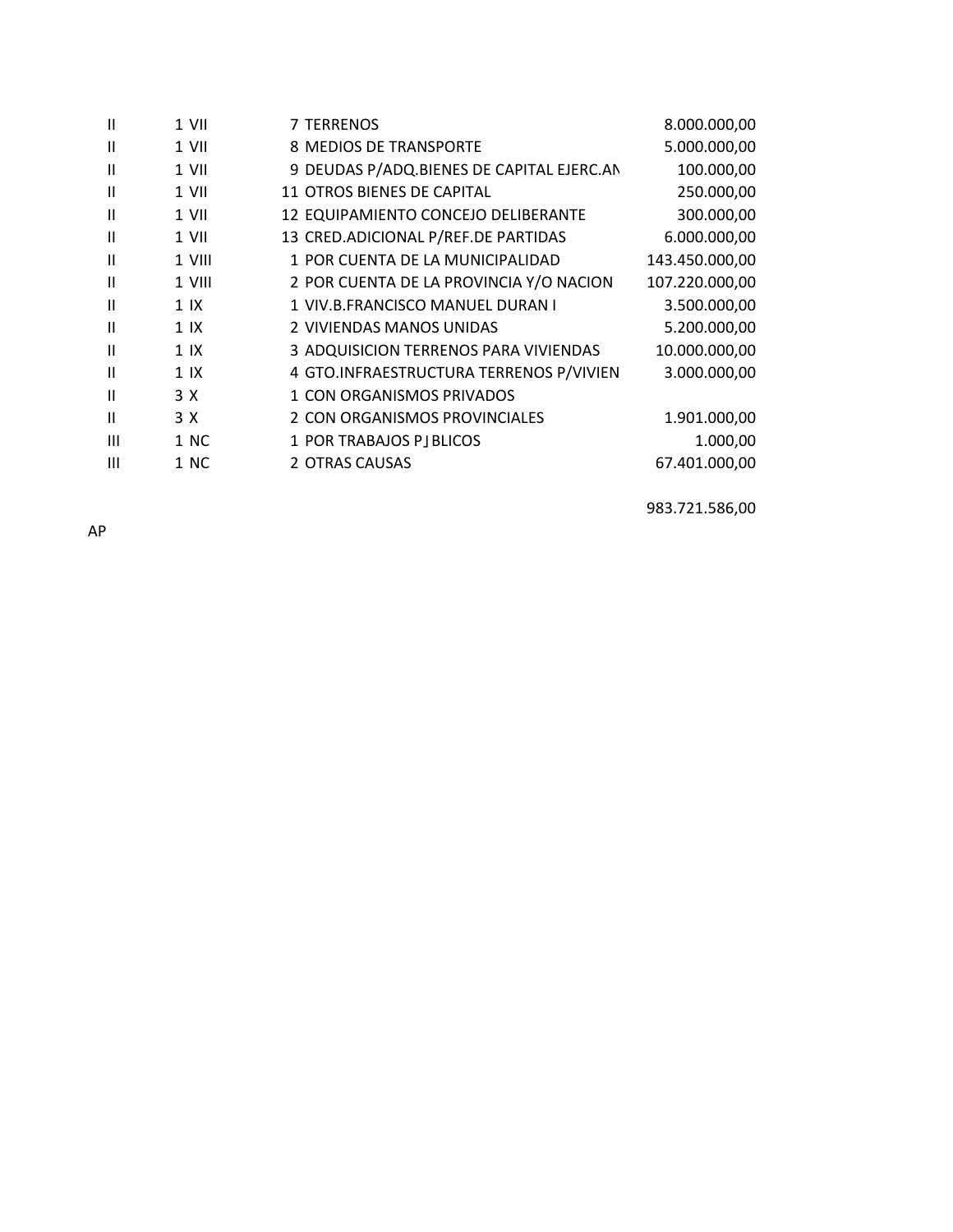|              | <b>REC,EN MAS</b> | <b>REC,EN MEN</b> | <b>RECAUDADO</b><br>ACUMULADO |
|--------------|-------------------|-------------------|-------------------------------|
|              | 27.741.813,24     | 7.258.186,76      | 2.536.726,68                  |
|              | 14.890.561,57     | 109.438,43        | 109.438,43                    |
|              | 421.200,00        | 28.800,00         | 28.800,00                     |
|              | 76.460,00         | 23.540,00         | 19.535,00                     |
|              | 724.260,00        | 125.740,00        | 94.640,00                     |
|              | 1.000,00          |                   |                               |
|              | 972.976,00        | 727.024,00        | 274.376,00                    |
|              | 50.000,00         |                   |                               |
|              | 10.381.000,00     | 380.000,00        | 380.000,00                    |
|              | 20.227.678,39     | 2.372.321,61      | 1.288.821,00                  |
|              | 263.590,00        | 86.410,00         | 56.220,00                     |
|              | 741.330,00        | 108.670,00        | 39.750,00                     |
|              | 25.486.717,24     | 6.313.282,76      | 3.491.732,39                  |
|              | 1.645.046,54      | 204.953,46        | 204.953,46                    |
|              | 1.645.046,54      | 204.953,46        | 204.953,46                    |
|              | 2.686.126,39      | 113.873,61        | 113.873,61                    |
|              | 1.297.279,00      | 202.721,00        | 93.111,00                     |
|              | 500.000,00        |                   |                               |
|              | 3.142.952,32      | 457.047,68        | 457.047,68                    |
|              | 3.684.639,60      | 1.315.360,40      | 475.477,54                    |
|              | 45.637.511,00     | 14.362.489,00     | 6.369.338,00                  |
| 3.842.243,45 |                   | 7.296.243,45      | 380.151,00                    |
|              | 53.084.967,51     | 7.717.032,49      | 3.862.770,91                  |
|              | 2.000.000,00      |                   |                               |
|              | 1.724.700,00      | 275.300,00        | 181.450,00                    |
|              | 938.247,76        | 61.752,24         | 14.832,43                     |
|              | 1.000.000,00      |                   |                               |
|              | 327.110,04        | 172.889,96        | 40.125,70                     |
|              | 100.000,00        |                   |                               |
|              | 100.000,00        |                   |                               |
|              | 5.942.396,80      | 1.057.603,20      | 543.543,04                    |
|              | 100.000,00        |                   |                               |
|              | 93.360,00         | 6.640,00          | 1.330,00                      |
|              | 210.222,69        | 289.777,31        | 283.577,31                    |
|              | 150.000,00        |                   |                               |
|              | 7.286.140,10      | 713.859,90        | 249.405,50                    |
|              | 589.661,00        | 110.339,00        | 36.500,00                     |
|              | 350.000,00        |                   |                               |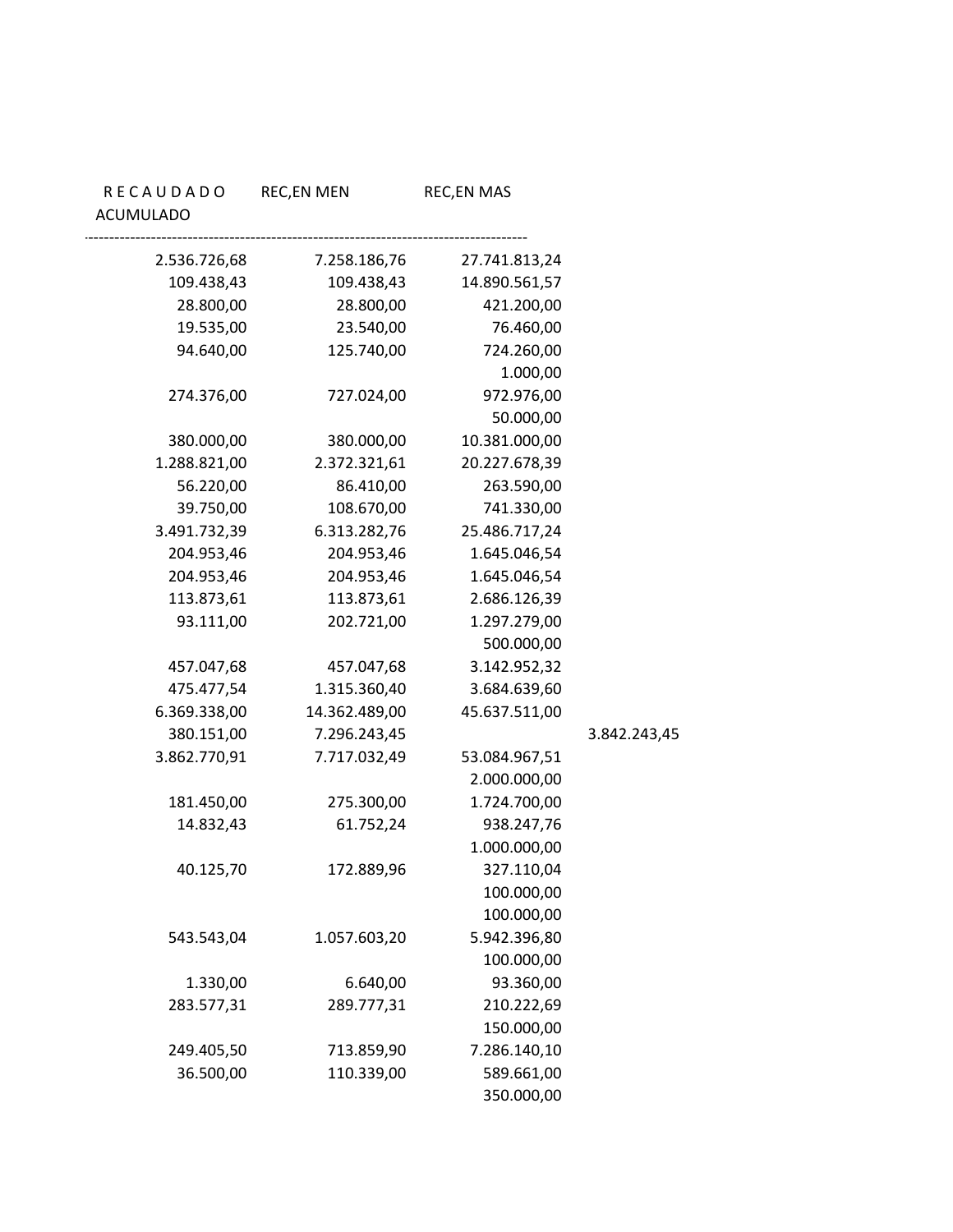|               | 2.000.000,00   |                |               |
|---------------|----------------|----------------|---------------|
|               | 4.000.000,00   |                |               |
|               | 100.000,00     |                |               |
|               | 1.000,00       |                |               |
|               | 267.677.120,57 | 43.322.879,43  | 21.864.351,81 |
|               | 15.000.000,00  |                |               |
|               | 54.513.949,42  | 8.486.050,58   | 4.396.271,77  |
|               |                |                |               |
|               | 16.530.000,00  | 470.000,00     |               |
|               | 18.507.300,00  | 52.700,00      |               |
|               | 734.000,00     | 66.000,00      |               |
|               | 13.500.000,00  |                |               |
|               | 10.000.000,00  |                |               |
|               | 67.313.680,90  | 10.962.319,10  | 572.000,00    |
|               | 461.403,00     | 38.597,00      | 31.488,00     |
|               | 2.654.150,00   | 545.850,00     | 282.790,00    |
|               | 500.000,00     |                |               |
|               | 2.000.000,00   |                |               |
|               | 24.967.339,00  | 32.661,00      | 18.236,00     |
| 49.301.764,30 |                | 80.301.210,30  |               |
|               | 1.000,00       |                |               |
|               | 27.015.477,46  | 8.984.522,54   | 2.517.453,10  |
|               | 9.091.885,59   | 2.908.114,41   | 852.003,70    |
|               | 505.752,68     | 94.247,32      | 39.327,40     |
|               | 14.870.450,79  | 3.930.549,21   | 1.266.730,66  |
|               |                |                |               |
| 53.144.007,75 | 788.158.503,14 | 212.291.950,61 | 53.673.132,58 |

| EN EL MES<br>ACUMULADO         | A GASTAR       |
|--------------------------------|----------------|
| 13.763.329,37<br>46.090.631,44 | 194.497.762,56 |
| 3.597.105,37<br>12.160.011,51  | 45.484.988,49  |
| 823.514,99<br>2.203.562,36     | 7.796.437,64   |
|                                | 10.422.192,00  |
| 1.218.326,31<br>2.452.399,78   | 17.547.600,22  |
| 1.002.772,88<br>1.707.075,67   | 6.292.924,33   |
| 121.274,00<br>203.712,00       | 1.296.288,00   |
| 153.533,25<br>232.137,65       | 1.067.862,35   |
| 526.662,99<br>1.323.816,84     | 7.176.183,16   |
| 822.810,00<br>924.354,34       | 2.575.645,66   |
|                                | 210.000,00     |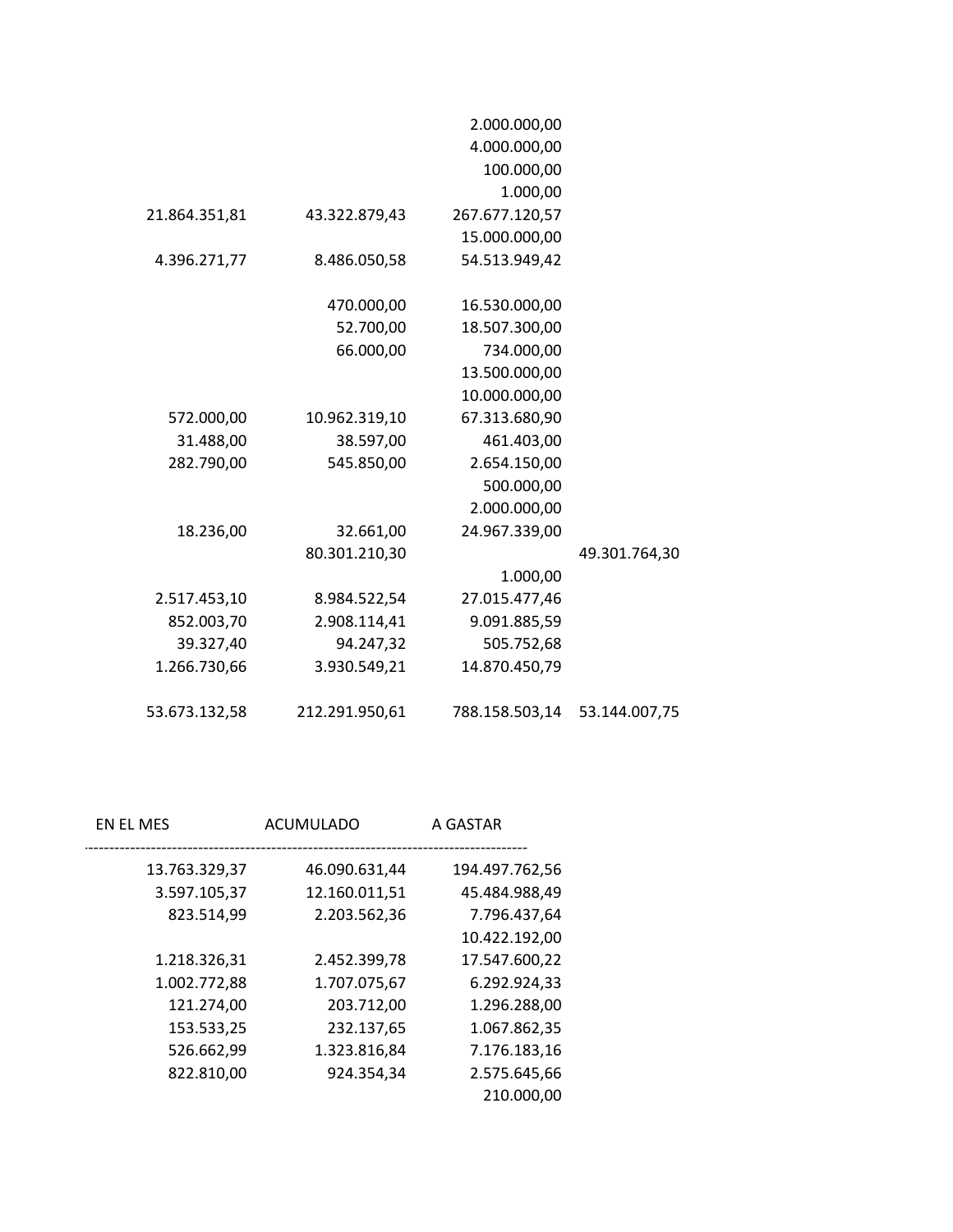| 10.728,66    | 10.728,66     | 99.271,34      |
|--------------|---------------|----------------|
| 118.650,00   | 134.030,00    | 315.970,00     |
| 13.480,00    | 63.581,20     | 66.418,80      |
| 173.828,83   | 333.405,49    | 866.594,51     |
| 685.750,00   | 774.706,99    | 75.293,01      |
|              |               | 6.500.000,00   |
| 818.358,51   | 1.687.326,33  | 11.312.673,67  |
|              |               | 36.000,00      |
| 459.205,49   | 481.633,45    | 3.318.366,55   |
| 52.111,10    | 201.611,10    | 1.898.388,90   |
| 142.014,13   | 212.371,33    | 1.087.628,67   |
| 351.993,01   | 713.536,03    | 3.486.463,97   |
| 223.799,88   | 372.234,61    | 1.877.765,39   |
| 59.030,50    | 109.564,50    | 2.090.435,50   |
|              |               | 185.000,00     |
| 36.455,80    | 134.387,81    | 315.612,19     |
| 72.120,00    | 132.194,00    | 1.117.806,00   |
| 20.455,00    | 57.335,00     | 892.665,00     |
| 621.313,57   | 1.708.782,55  | 7.791.217,45   |
| 863.369,69   | 1.760.401,49  | 23.239.598,51  |
|              |               | 1.800.000,00   |
| 3.409,98     | 3.409,98      | 276.590,02     |
| 3.070,00     | 154.270,00    | 75.730,00      |
| 409.902,41   | 1.062.625,40  | 6.737.374,60   |
| 131.213,70   | 132.218,70    | 967.781,30     |
| 2.434.352,88 | 5.188.988,47  | 19.811.011,53  |
| 47.000,00    | 127.326,22    | 1.122.673,78   |
|              |               | 11.500.000,00  |
| 104.587,42   | 205.489,53    | 1.394.510,47   |
| 145.000,00   | 220.649,99    | 499.350,01     |
| 295.000,00   | 590.000,00    | 4.410.000,00   |
|              |               | 70.000,00      |
| 42.392,29    | 61.961,18     | 1.138.038,82   |
|              |               | 4.000,00       |
|              |               | 122.000,00     |
| 5.924.561,75 | 11.523.080,86 | 100.222.919,14 |
|              |               | 1.100.000,00   |
|              | 76.575,77     | 4.923.424,23   |
| 13.165,00    | 89.763,00     | 2.410.237,00   |
| 686.900,00   | 1.168.200,00  | 1.831.800,00   |
|              |               | 3.500.000,00   |
|              |               | 50.000,00      |
| 277.624,96   | 695.029,59    | 4.970,41       |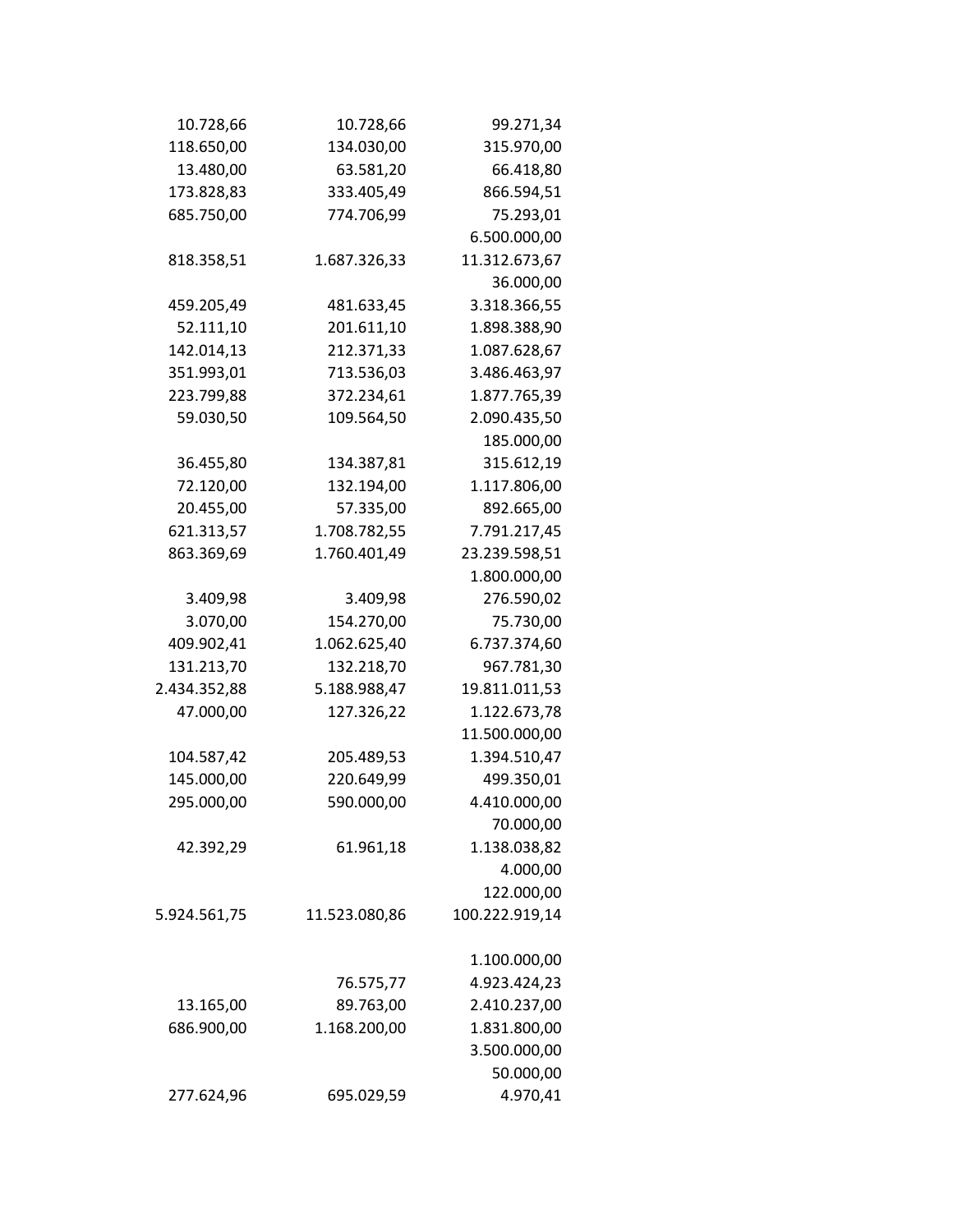|               |                | 8.000.000,00   |
|---------------|----------------|----------------|
| 2.762.500,00  | 2.792.500,00   | 2.207.500,00   |
|               |                | 100.000,00     |
|               |                | 250.000,00     |
|               |                | 300.000,00     |
|               |                | 6.000.000,00   |
| 10.048.301,76 | 36.970.299,09  | 106.479.700,91 |
| 766.929,39    | 1.594.226,59   | 105.625.773,41 |
|               |                | 3.500.000,00   |
|               |                | 5.200.000,00   |
|               |                | 10.000.000,00  |
| 645,20        | 645,20         | 2.999.354,80   |
|               |                |                |
| 298.544,85    | 685.066,44     | 1.215.933,56   |
|               |                | 1.000,00       |
| 5.220.723,47  | 10.475.503,88  | 56.925.496,12  |
|               |                |                |
| 56.367.818,39 | 150.003.362,02 | 833.718.223,98 |